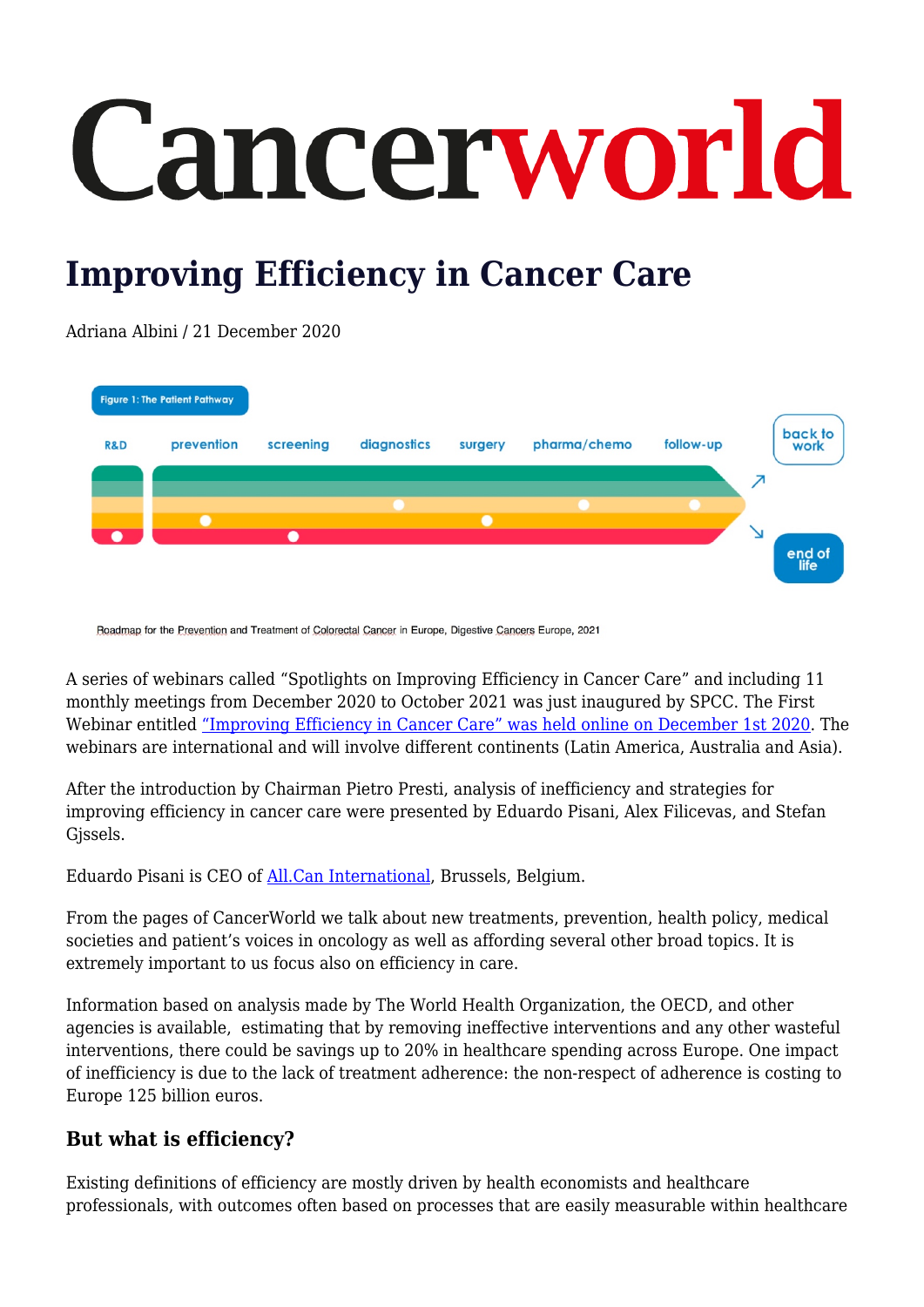systems. Besides the financial savings, even more important is the fact that there could be a gain of approximately two years of life expectancy by being more efficient. This is what mostly matters to citizens and patients in particular. Patients have directly full sight of the impact of their condition and care experience on their physical, emotional and mental wellbeing. "Efficiency is not only synonym of cost containment."

Inefficiencies in care coordination can lead to significant delays in several sides of care. Redesigning the entire process could decreases patient's waiting time for screening and diagnosis, improves resource utilization, allows scheduling on patient visits, individualize patient care, eliminate unnecessary waste processes, reallocate health-care providers' time, improve patient satisfaction.

Bullet points from Eduardo Pisani Presentation are reported here:

- Ineffective, unnecessary or even harmful healthcare interventions lead to poor outcomes or outcomes not in line with cancer patients' needs
- For cancer **patients**, healthcare inefficiencies can lead to a reduction in their quality of life, financial and time losses, as well as to inequities between different groups in society
- Healthcare inefficiencies **weaken health systems, services and processes**, and lead to significant financial loss and missed opportunities for freeing up human and financial resources to allow continuous improvement within the healthcare system
- Inefficiencies can demoralise and **frustrate care providers**, who feel unable to give the quality of care to their patients, which they deem appropriate and optimal
- Inefficient healthcare systems are **less resilient, adaptive and innovative**. In the field of oncology, the increasing disease burden and complexity of cancer management require high levels of resilience, rapid adaptation of practices and innovation

Alex Filicevas is an Executive Director of World Bladder Cancer Patient Coalition and President of the Board of [All.Can International](https://www.all-can.org/). His talk focused on Patient's needs. All.Can has designed a patient survey to the purpose of gaining a better understanding of where patients consider their care is not focused on what matters to them.

Patients where asked whether they had encountered inefficiency across the entire continuum of cancer care, including diagnosis, treatment and care, ongoing support and the broader impact of cancer on their lives. The survey questionnaire revealed major inefficiencies.

Nearly 4,000 participants who were patients and caregivers participated to the survey from more than 10 countries, representing the largest international survey of its kind. All.Can states than when we talk about ensuring value in the way we deliver care, we often don't define this specifically from the patient and caregiver perspective.

The results were published<https://www.all-can.org/reports/all-can-patient-survey/> providing very relevant information. Based on this survey I am outlining the various "check-points" where efficiency is debated.

#### **Prevention Symptoms Diagnosis Treatment and Palliative Care Follow up Rehabilitation and survivorship End-of life care**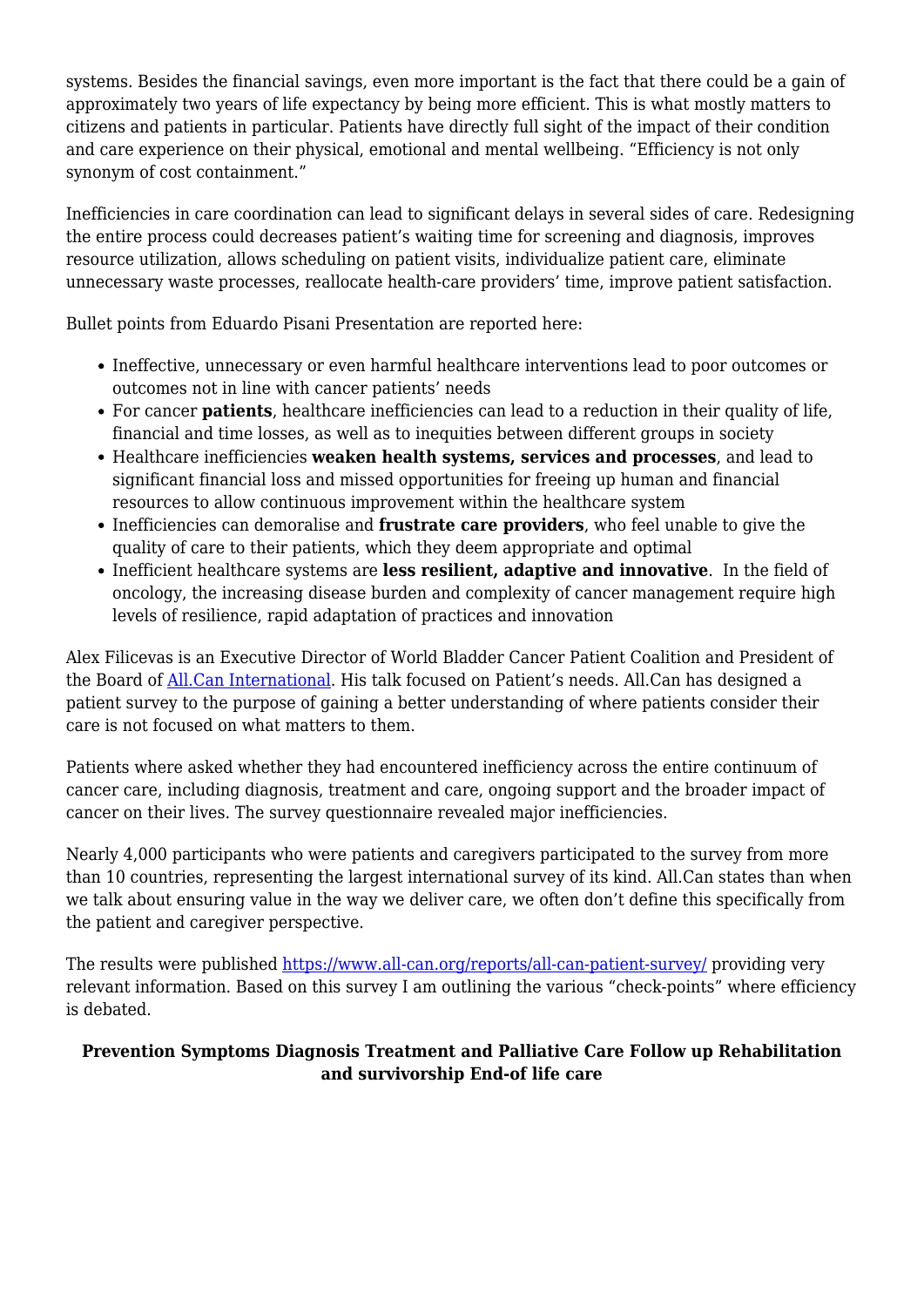

Key findings of the survey are summarized below:

- About: **Swift, accurate and appropriately delivered diagnosis**  $\Box$  31% of respondents whose cancer was detected outside of a screening programme said that their cancer was diagnosed as something different – either initially or multiple times – 12% of respondents whose cancer was detected outside of a screening programme waited for more than six months to be diagnosed with cancer
- About: Information, support and shared decision-making **1** 41% of respondents did not feel involved enough in deciding which treatment options were best for them – 25% were not given enough information (in a way they could understand) about their cancer care and treatment – 31% did not receive enough support to deal with ongoing symptoms and side effects – including beyond the active phase of their treatment – 30% did not receive enough information (in a way they could understand) about the signs and symptoms indicating that their cancer might be returning or getting worse – 23% were not given information about patient groups, charities and other organisations that might be able to support them
- About **integrated multidisciplinary care** 59% of respondents reported that they needed some form of psychological support during/after their cancer care but, of those, 31% said that it was not available
- About the **financial impact of cancer** 68% paid for some part of their cancer care: 55% for private health insurance, 6% for care and treatment not covered by insurance, and 4% to avoid delays – 44% reported travel costs, 31% reported loss of employment, 10% reported loss of insurance and 9% reported childcare costs\* (these data were relative to US)

I like, as a scientist-journalist, to underline a particular point made in the webinar: the disconnection between the language used by the doctors and actually what the patients could understand. Patients often did not know where to begin or what to ask, because their experience of cancer was new to them. And so, there are also comments, in the survey, that the information provided is not always tailored to the patient's individual experience, or for example, the stage of their treatment. Information needs, of course, to vary from one patient to another and is influenced by many factors.

One should ask whether patients receive appropriate support once they get back to normal life.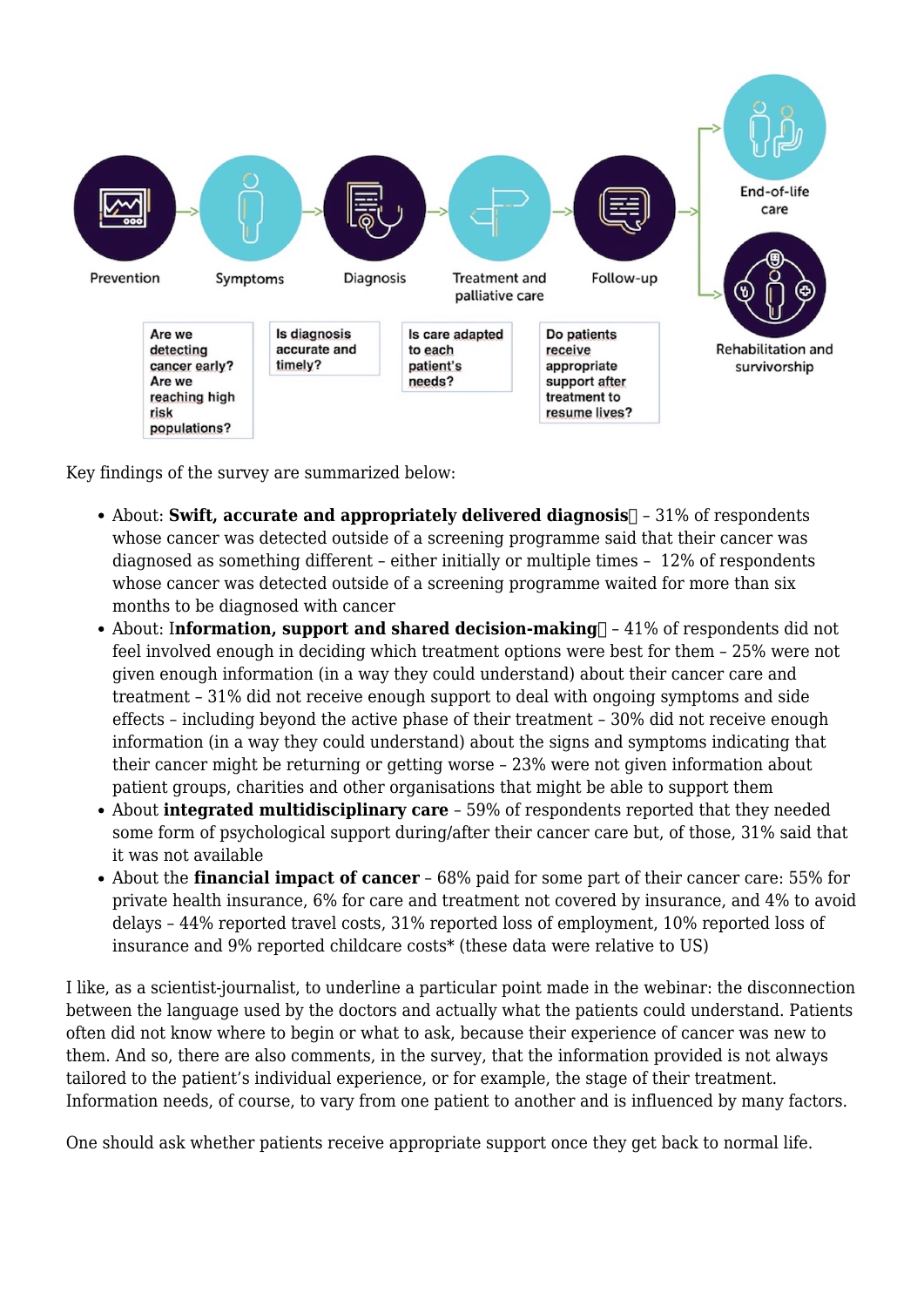As an example of a major impacting cancer type, delays in the diagnosis and treatment of colon adenocarcinoma are distressing to patients and clinicians. The time interval between the index colonoscopy and subsequent operative resection is a quality metric in many health systems. Potential delays in meeting the ultimate decision-maker (i.e., the surgeon) as well as the wait time for surgical resection represent significant psychological challenges for most patients.

Stefan Gijssels is Executive Director of Digestive Cancers Europe and EuropaColon. Stefan is a colon cancer survivor and he is dedicated to helping other people avoid getting cancer, as well as helping patients to get access to the best possible treatment. Stefan also acts as a health policy consultant, publicist and public speaker.

The associations are representative of all digestive cancer patients in Europe, with 32 memberorganizations and they have defined their own value statement. So, the primary value is to work for patients, care-givers and the patient community in general: the collective group of patients. But at the same time, they aim to generate value for hospitals, for research industry, policy makers and the broader cancer community. They work on the patient journey, or the patient pathways, giving colorcoding i.e red is not very good and green is very good, and white dots give the average in Europe as compared to the point where we should be.



Roadmap for the Prevention and Treatment of Colorectal Cancer in Europe, Digestive Cancers Europe, 2021

#### **Can Society afford not to be efficient?**

Focussing on colorectal cancer, a disease that he personally knows well, Stefan Gijssels illustrate the following. These are the 4 stages of the disease. So, the 4 colours (see Fig) mean progression: the light green is stage 1; the red is stage 4. On average in Europe, the cost of treatment of somebody with a diagnosis in stage 1 is around 4,000 euros and on average 40,000 euros in stage 4. In his case for instance, the expenditure was 70,000 euros for metastatic colorectal cancer. The later we wait the more expensive the treatment becomes. But then if we look at the actual survival, (and this is not different from any other type of cancer), there is 90% survival in stage 1; and around 8 to 10% chance of survival five years after treatment in stage 4. This is an argument to say the system would be extremely sustainable and efficient, if on "puts the money" on the right place where it really matters to patients [\(Nicole Kloos, et al.,](https://pubmed.ncbi.nlm.nih.gov/30694032/) *[Can J Surg](https://pubmed.ncbi.nlm.nih.gov/30694032/)*[., 2019](https://pubmed.ncbi.nlm.nih.gov/30694032/)) .

The Manifesto of Colorectal Cancer in Europe states:

Every citizen between 50 and 74 years old should get screened with the latest type of test